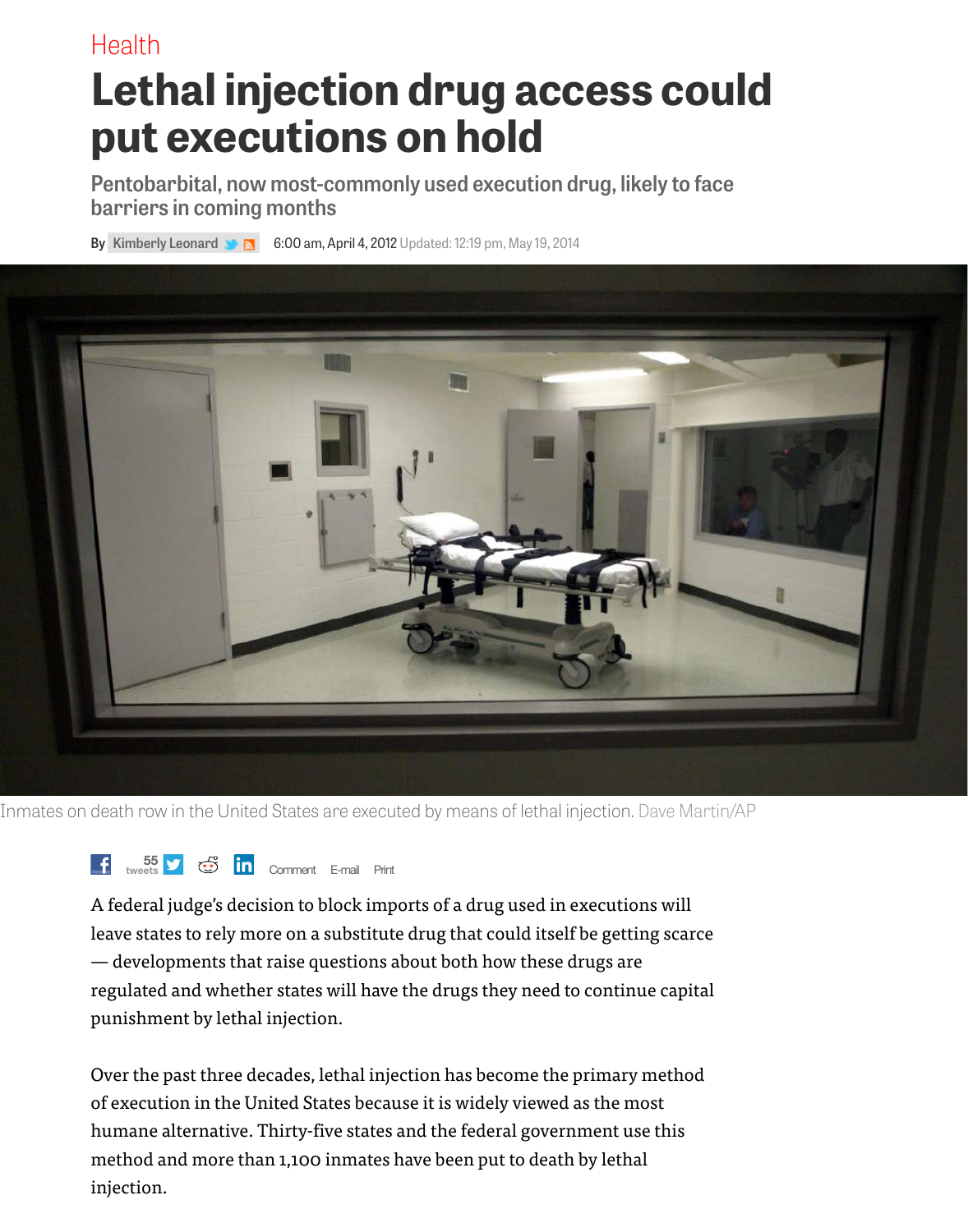available from overseas, because its U.S. manufacturer, Hospira Inc., stopped making it 2011, as a result of controversies over its use in executions.

## **Search for an alternative**

The logical alternative to sodium thiopental is pentobarbital, an anesthetic that causes people to lose consciousness, sensation and memory. Since 2010, 12 state justice departments have used pentobar[bital, a drug veterinar](https://ecf.dcd.uscourts.gov/cgi-bin/show_public_doc?2011cv0289-23)ians also administer to euthanize animals, to execute 47 inmates, usually as part of a three-drug cocktail, according to the Death Penalty Information Center, a nonprofit organization that publishes annual reports on capital punishment.

With sodium thiopental now nearly impossible to access, pentoba likely to become even more critical for those who want to carry ou in the near future, Richard Dieter, executive director for the Death Information Center, told *iWatch News*. If the restrictions become e correctional departments may have to choose another drug or for execution altogether, he said.

But pentobarbital could eventually become scarce. Most state just: departments say that for security reasons they cannot specify how the drug they have stored, but pentobarbital's manufacturers for h have in recent months acted on a number of fronts to prevent its u executions.

[Lundbeck Inc., a Danish pharmaceutical company that manu](http://www.deathpenaltyinfo.org/)factu

Thom was s Alaba becau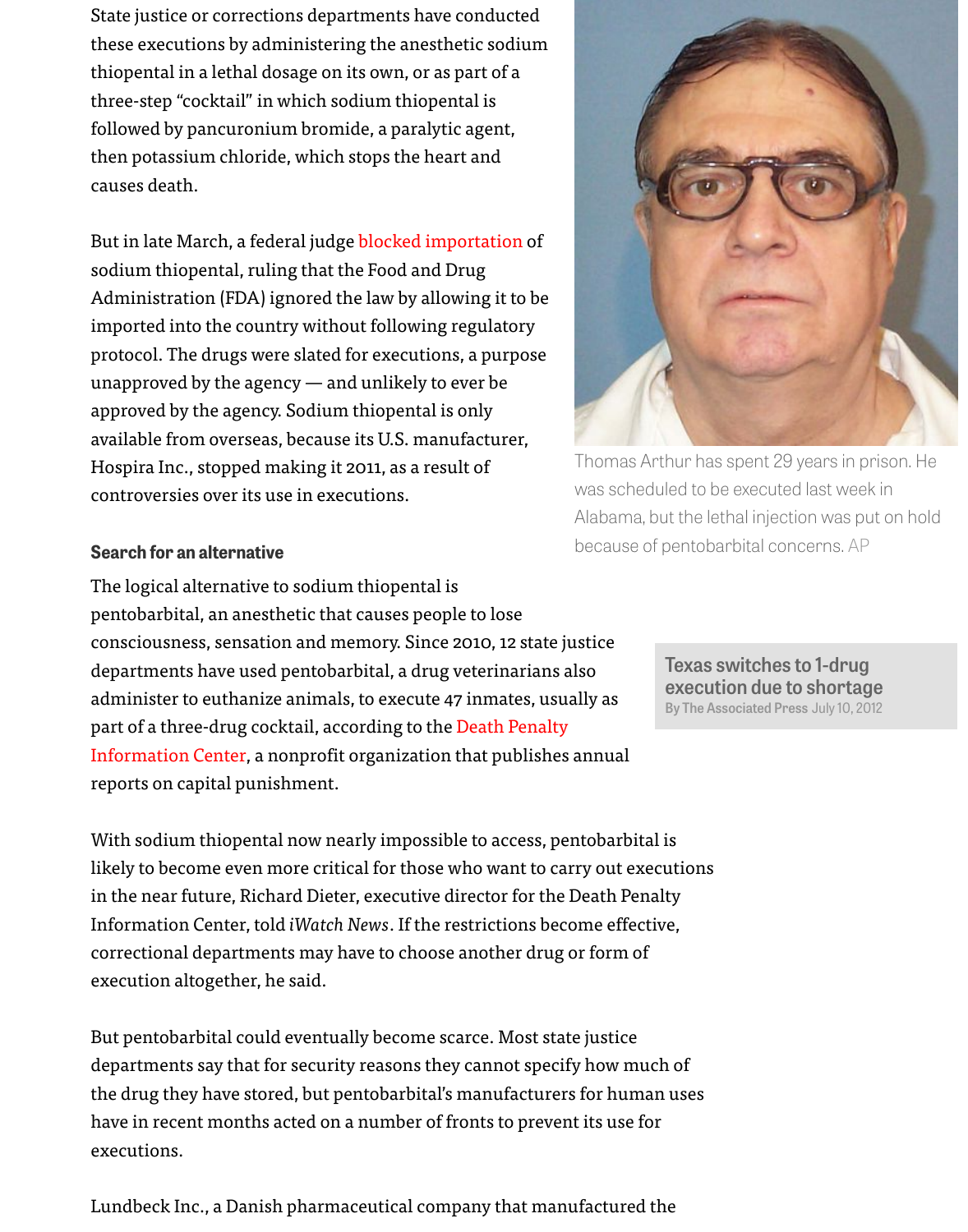spokesman for Lundbeck, told *[iWat](http://www.deathpenaltyinfo.org/documents/LundbeckLethInj.pdf)ch News*.

Finally last December Lundbeck sold its pentobarbital rights to Illi Akorn Inc., which signed an agreement promising it would not sell for the purpose of executions.

## **Stockpiled**

For the moment, though, pentobarbital is still available. States boundlers supplies of the drug before distribution limitations were enacted, though some states may soon run out, or the drug could expire. Li pharmaceuticals, pentobarbital has an expiration date of about 18

Dale Baich, assistant federal public defender in the state of Arizon state and other obtained pentobarbital some time ago. "In Arizona was ordering it in 2010, along with sodium thiopental," he said. "C stockpiled it."

A spokesman for the Department of Criminal Justice in Texas, the responsible for the highest number of executions in the country, w specify how much pentobarbital the state had left, though he did o an email to *iWatch News* that there was enough to carry out the seven executions it has scheduled for 2012. In Georgia, a spokeswoman a confirmed in writing that the state had "an adequate supply of all pharmaceuticals necessary to carry out lethal injections."

But the efforts to limit the supply for executions may be having so Oklahoma only has enough pentobarbital to execute three more p Jerry Massie, public information officer at the state's Department of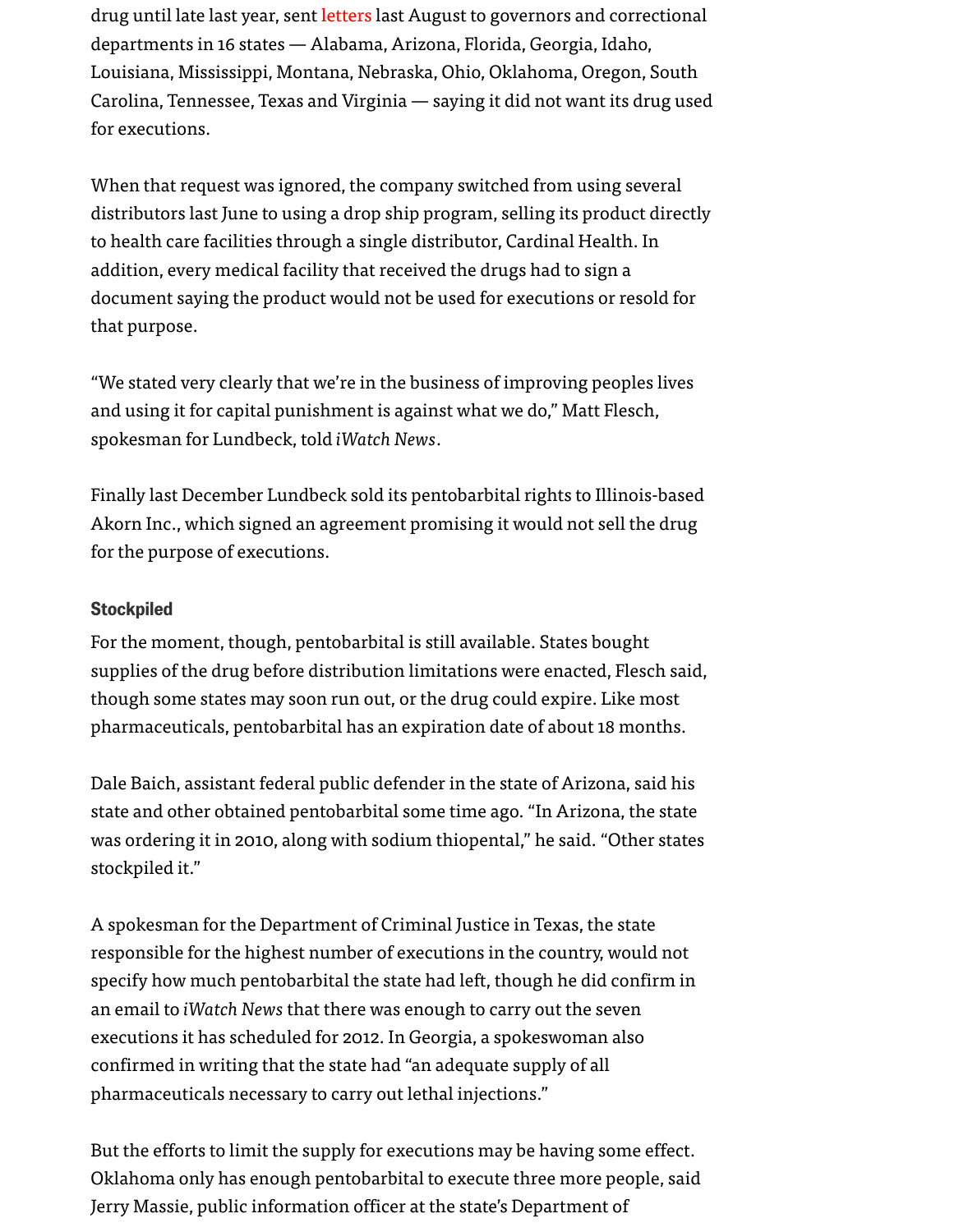falling under the definition of "cruel and unusual punishment," prohibited by the Eighth Amendment.

Megan McCracken, Eighth Amendment resource counsel at the University of California-Berkeley School of Law, is worried that states have simp to using pentobarbital in executions without much study or oversi really hasn't been a thorough look at the use of this drug in a three execution protocol," she said, "where the prisoner is paralyzed, an arrest is induced, shortly after administration of the pentobarbital

Texas started using p[entobarbital last year, and](http://www.ca11.uscourts.gov/opinions/ops/201115548.pdf) did not consult a p the process. The decision was made by officials within the correctional department, a department spokesman told *iWatch News.*

In Ohio and Washington state, the three-step execution cocktail has scrapped altogether in favor of a single, lethal dosage of pentobarb

Mike Rushford, president and CEO at the Criminal Justice Legal Fo [which supports the](http://www.law.berkeley.edu/2868.htm) death penalty, is encouraging states to use this The important thing is not whether states use pentobarbital or sod thiopental, he said, but to simplify the process so the arguments a injections fall away.

## **Regulatory limbo**

Just who has the authority to decide whether pentobarbital can or used in executions is more than a little murky. Tightly monitoring any drug is nearly impossible. The safety and efficacy of all drugs l approved by the FDA, but once pharmaceuticals are approved for a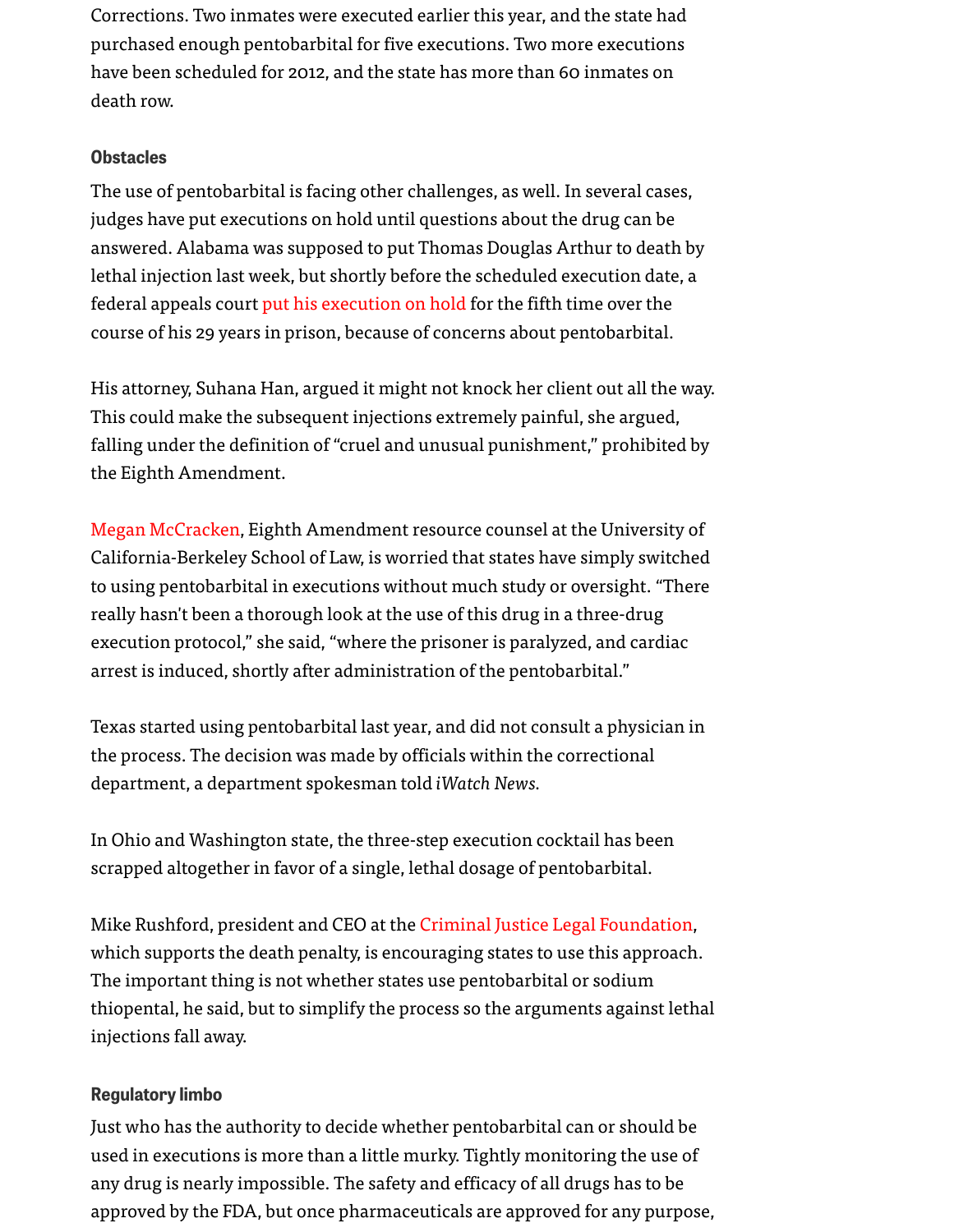the law, and to deter violations," she said.

Elder said drugs for [the use of](http://apps.pharmacy.wisc.edu/sopdir/PersonDetails.cfm?ID=213) executions may fall outside their ov definition, and in the past the FDA has publicly taken that stance. drugs for an indication that doesn't involve making people well is what the FDA is trying to do with approving drugs," he said.

In 2008, the Supreme Court upheld the constitutionality of the thi protocol that Kentucky used for lethal injections. The state was using the the former drug, sodium thiopental, as its anesthetic. The high court l anything about pentobarbital, but several federal courts and the F Supreme Court have signed off on it.

Rushford from the Criminal Justice Legal Foundation sees the con about legal injections as merely the latest effort by groups whose r thwart the death penalty. "These are claims by people who wouldn execute any murderer under any circumstances by any means," he

#### **More stories about**

GABAA receptor positive allosteric modulators, Hypnotics, Nicotinic antagonist injection, Pentobarbital, Sodium thiopental, Barbiturates, Capital punishment in Lundbeck, Hos[pira, Death Penalty Informa](http://www.law.cornell.edu/supct/html/07-5439.ZS.html)tion Center, Florida, Food and Drug A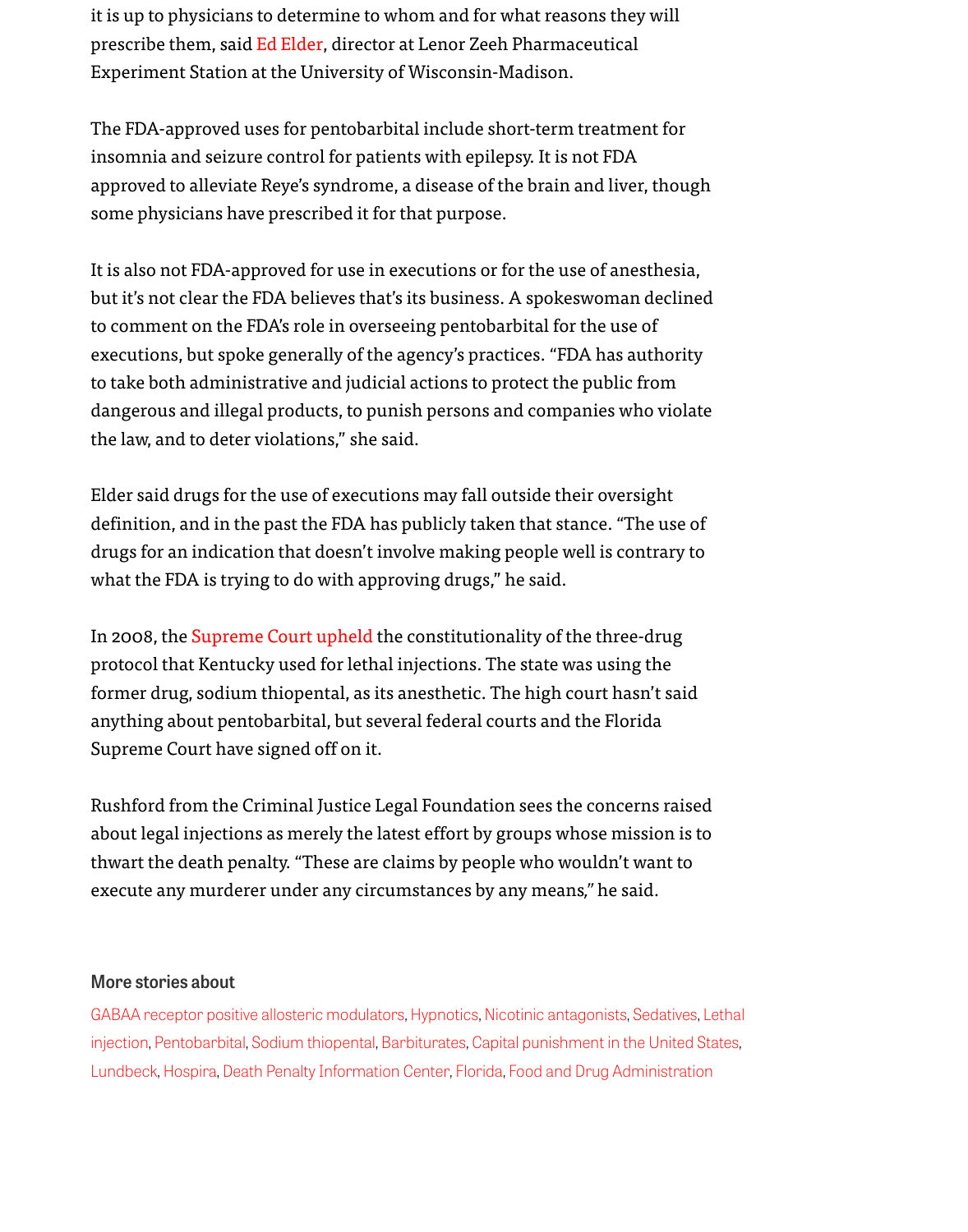| <b>Politics</b>          |  |
|--------------------------|--|
| <b>National Security</b> |  |
| <b>Business</b>          |  |
| <b>Environment</b>       |  |
| <b>Juvenile Justice</b>  |  |
| <b>Accountability</b>    |  |
| <b>Health</b>            |  |
| <b>Inside Publici</b>    |  |
| Ahout the Center         |  |

# **[Abou](https://www.publicintegrity.org/politics)t the Center**

| <b>About The Center for Public Integrity</b> |  |
|----------------------------------------------|--|
| <b>Our Organization</b>                      |  |
| <b>Pearl Awards</b>                          |  |
| <b>Members</b>                               |  |
| <b>Our Funders</b>                           |  |
| <b>Our People</b>                            |  |
| <b>Our Work</b>                              |  |